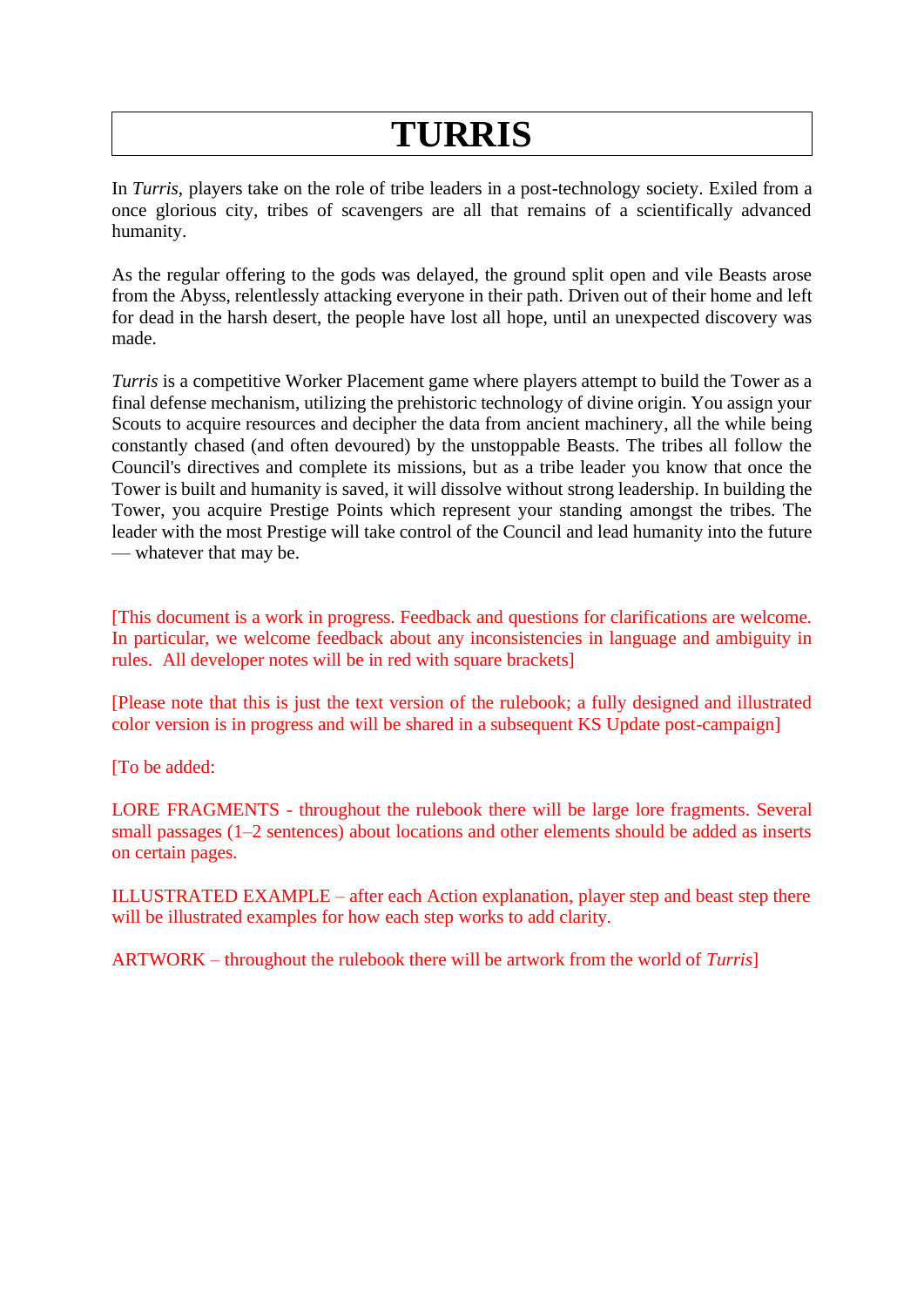## **SETUP**

- 1. Lay out the Main Board.
- 2. Draw 4 Excavation Site locations and place them in the Excavation spots A to D. Place the rest face down near the Main Board.
- 3. Place the Beasts in the Excavation Site locations (A to D). The numerical order of the Beasts corresponds to the alphabetical order of starting locations (Pain, number 1, starts in location A, Delusion starts in B; Despair in C; Harrow in D).
- 4. Shuffle the Trionfi Deck and place 6 cards in the designated slots of the Main Board. Keep the rest of the cards near the Main Board.
- 5. Put the Altar Token on the "No Effect" space.
- 6. Shuffle the Mission deck and place it face down near the Main Board. Draw 5 Missions from the deck and place them face up near the deck.
- 7. Shuffle the Tactics deck and place it face down near the Main Board.
- 8. Place resources (I/K/R/W Ichor, Knowledge, Relics and Weapons), Artifact tokens, the Fruit token, and the Future First Player token near the Main Board.
- 9. Place each player's Prestige token on the "0" space of the Prestige track.
- 10. Place each player's Council token on the starting (leftmost) spot of the Council track.
- 11. Randomly determine the starting player and give them the First Player token.
- 12. Each player starts with 4 Scouts of their color and 3 Ichor in their Reserve.
- 13. Each player draws a Tactics card in turn order.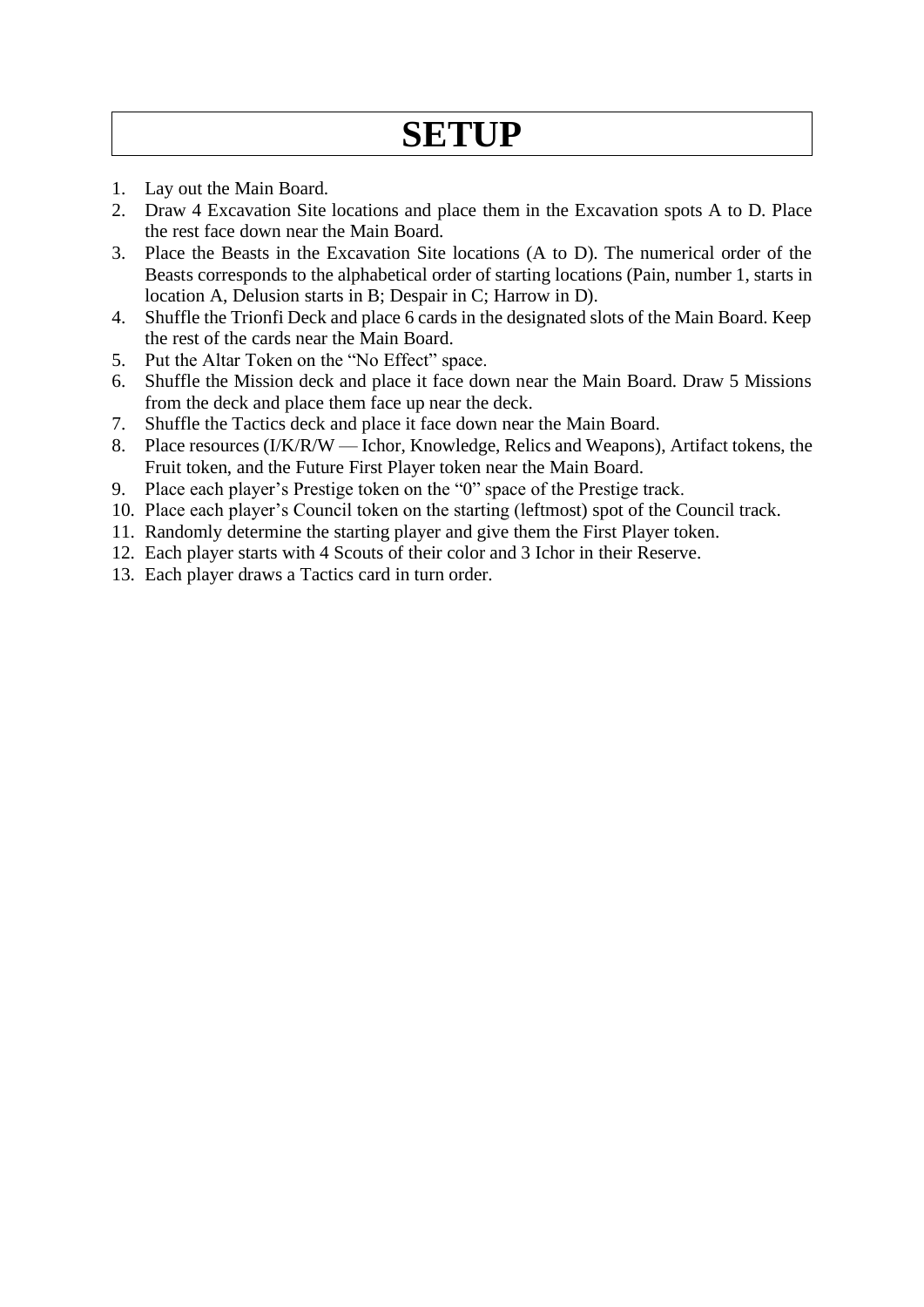# **GAMEPLAY**

#### **ROUNDS:**

*Turris* is played in Rounds, with each round consisting of the following phases:

- 1. Turn Phase: beginning with the First Player, in clockwise order, each Player takes 1 TURN.
- 2. Beast Phase: each Beast moves and resolves effects in order (Pain, Delusion, Despair, then Harrow).
- 3. Cleanup Phase: advance the Altar Track; give the First Player token to the holder of the Future First Player token.

#### **Player Turn Phase**

Each player's Turn consists of 3 Steps:

- 1) Action Step
- 2) Complete Mission Step
- 3) Trionfi Step

#### *Action Step*

During their Action Step, a Player must take 2 Actions; Actions may be repeated except for the Collect Action:

1. PLACE — place a Scout in any location where there are no Beasts. Several Scouts can take the same spot, unless the location has a limit of 1. If there is already a Scout in a "limited to 1" location, you may not perform a Place action there. If a location says "immediately do X", then resolve the effect immediately.

PLACE action may NOT be taken if the player has resolved a COLLECT action this turn.

2. COLLECT — choose  $X$  (X=1 or more) of your Scouts on the Main Board and pay X Ichor to recall these Scouts to your reserve, gaining rewards of all the Locations of those Scouts (except for Locations with immediate effects since they have already been resolved). Ichor still has to be paid to recall Scouts in locations with immediate effects. Beasts in the same Location as a Scout prevent the reward being gained during Collect, but the player may choose to recall the Scout anyway (paying the usual 1 Ichor per Scout). When you Collect, you may choose not to receive the reward of each location.

COLLECT action may NOT be taken if the player has resolved a PLACE action this turn. COLLECT may only be taken once per turn.

3. GATHER ICHOR — gain 1 Ichor. If you use 2 or more actions during your Turn to collect Ichor, you get 1 additional Ichor in total.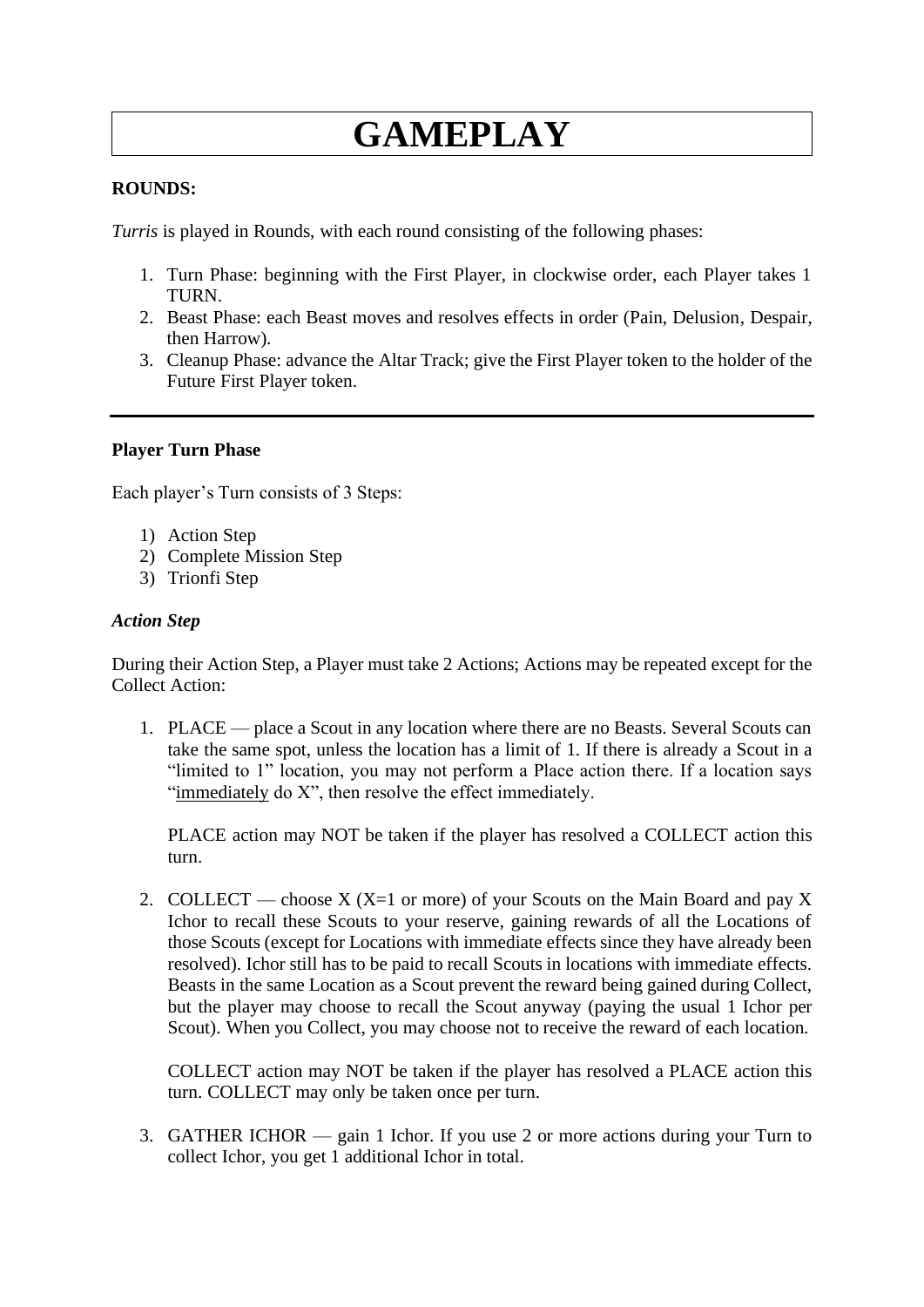4. FORCE REVIVE — spend 3 Ichor to return one of your Scouts from the Graveyard to your reserve. If all 4 Scouts are in the Graveyard when you are resolving this action, pay 1 Ichor instead.

During your Action step, before or after fully resolving an Action, you may play a Tactics card and resolve its effect.

You are limited to playing 1 Tactics card during your Action step. However, Tactics played through any effect of Locations, Excavation sites, Trionfi, Missions, other Tactics, etc., do not count against this limit.

Some Tactics can be played in other phases. In this case, the text of the Tactics will inform you on when to play it. These cards do not count against the play limit.

#### *Complete Mission Step*

After their Action Step the active player may choose to complete 1 of the face-up Missions in the Mission tableau. Upon completion, discard the Resources stated and gain the amount of Prestige stated on the Mission card, then place the card face up in your Completed Missions area.

If it has a "When completed" effect, resolve this immediately. If it has an ongoing effect, you may place the Mission in one of the 2 Ongoing Effects slots on your Player Board. If both slots are taken, you may replace it: place one of the previously completed Missions to the right side of your Player Board, then place the new one in the open slot. Ongoing effects of the completed Missions can only be resolved if these Missions are in the Ongoing Effects slots. In the beginning of your turn, you may replace one Mission with one in the completed Missions area by paying 1 Ichor.

The Mission Tableau is refilled at the end (and only at the end) of each player's turn.

Your amount of completed Missions and the details of specific Missions completed is open information.

Certain effects in the game allow you to Reserve Missions. When you reserve a Mission, you take it from the Tableau and put it on your Player Board in the Reserved Missions area. After that, only you can complete that Mission. As such, during the Complete Mission Step instead of completing a Mission from the Tableau you may choose to complete one of your reserved Missions paying 1 less K/R/W (of your choice). Resolve the completion procedure in the same way as stated above.

### *Trionfi Step*

If a player has successfully resolved the Collect action from the Grove location and meets the prerequisites for Constructing a Tower Room, they may do so during this step. See the Trionfi and Tower Construction section on page X. [Note — we will put this section next to the Trionfi Step in a box for ease of reference in the final rulebook]

Discard down to 4 Tactics cards. Refill the Missions Tableau to 5. Refill the Trionfi Tableau to  $3<sub>l</sub>$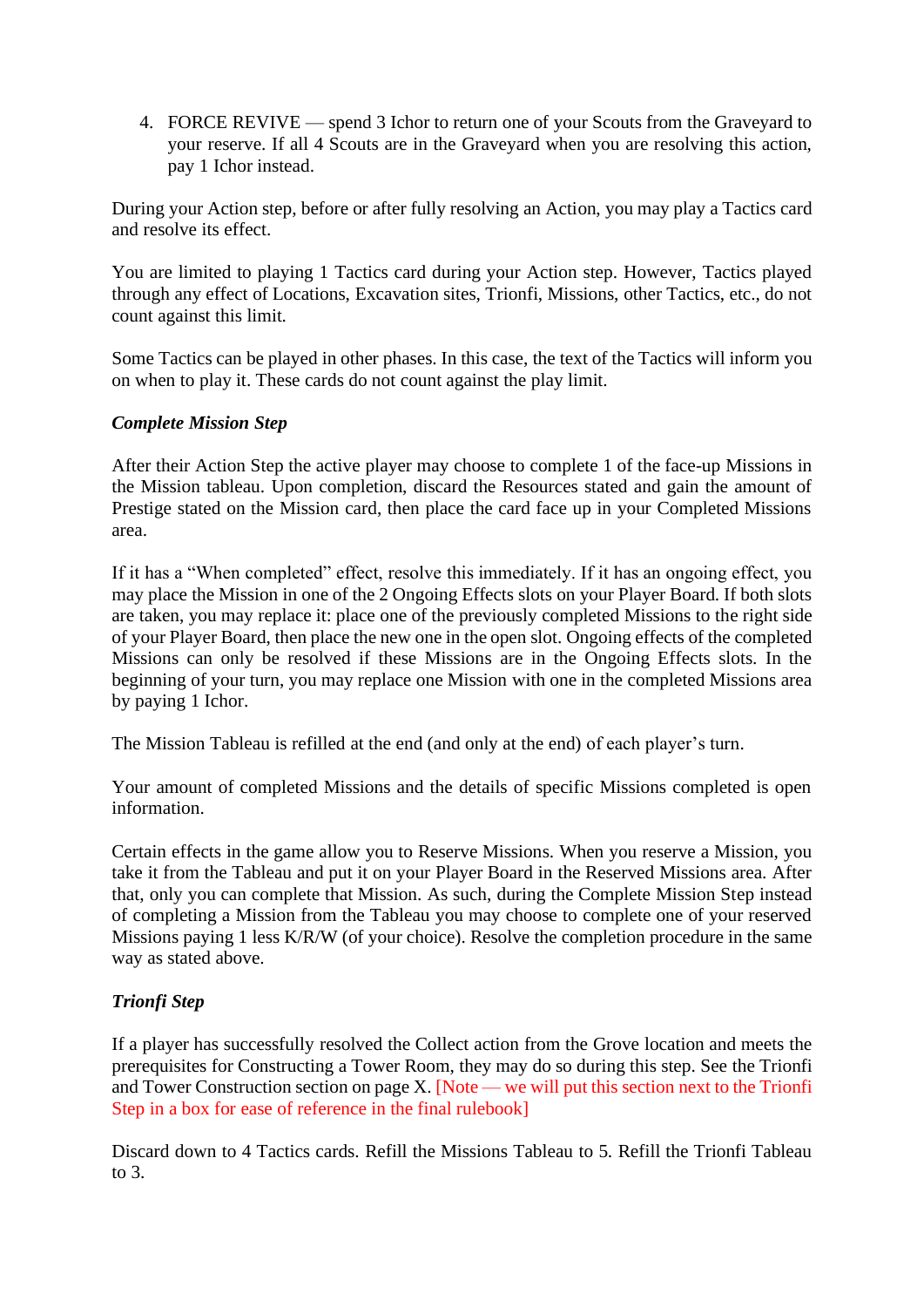The player to the left of the current player then takes a TURN.

After all players have each resolved 1 TURN, move on to the Beast Phase.

#### **Beast Phase**

Beasts act in the following order: 1. PAIN / 2. DELUSION / 3. DESPAIR / 4. HARROW

For each Beast, do the following:

- 1) Choose Target
- 2) Plot Path
- 3) Move Beast
- 4) Resolve Effects

#### *Choose Target*

A Beast chooses a Location as its target, in order of priority:

- 1) Location with Fruit Token;
- 2) closest Location with 1 or more Scouts. If 2 or more Locations are tied in distance, then the beast targets the Location with the most scouts. If 2 or more Locations are tied in distance and number of Scouts, the First Player chooses the Beast's target amongst these Locations.

Locations with a Beast and 1 or more Scouts count as having no Scouts for the purposes of targeting.

If there are no Locations with the Fruit or Scouts, the Beast targets the Abyss Location.

### *Plot Path*

Ignoring all pieces that might restrict movement, plot the shortest path from the Beasts Location to the Target Location. There may be multiple paths to the Target Location which are equally short. In this case, the First Player decides the exact path.

The distance between two adjacent locations is considered to be 1 step. Treat each of the Crossroads (two dark circles to the left and right of the Abyss location) as a Location for the purposes of distance calculation.

#### *Move Beast*

Move the Beast a number of spaces equivalent to its movement speed along the Plotted Path. By default, all Beasts have 1 movement speed. A Beast can have 2 movement speed if the Altar Token is in the Beast's corresponding spot.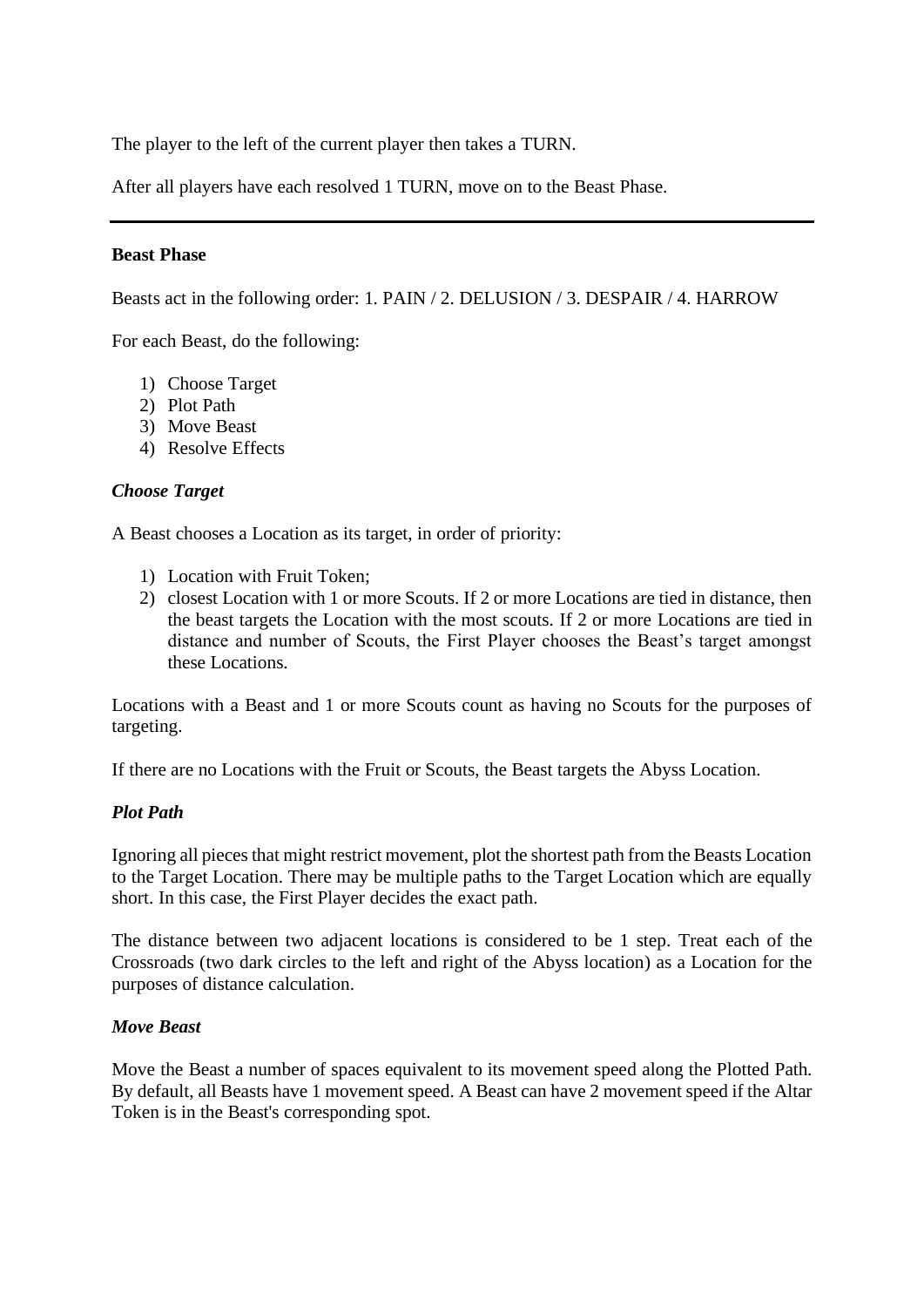A Beast may not end its movement in Locations with other Beasts. It may, however, move through other Beasts if it would land on a Location that has no Beasts. It can do this if it has more than 1 movement speed.

Beasts end their movement prematurely if they reach a location with a Scout.

It is possible (and often happens) that Beasts do not move at all due to other Beasts blocking them.

Treat each of the Crossroads (two dark circles to the left and right of the Abyss location) as a Location for the purposes of distance calculation. Beasts can end their movement on Crossroads.

If a Beast is flipped, that Beast does NOT move during this Beast Phase. Instead of moving it, flip it back upright.

### *Resolve Effects*

Beasts resolve their effects upon moving into a Location with 1 or more Scouts:

- 1. The Pain: all Scouts in this location are Devoured. Place the Devoured Scouts in the Graveyard, and that player MUST advance their Council token 1 step for each devoured Scout (gaining relevant rewards, see Council Track section on page X). If multiple Scouts are devoured at once, move the Council tokens in turn order starting with the First Player. If a player has multiple Scouts devoured, they may move their Council Track multiple times, resolving effects sequentially.
- 2. The Delusion: move all Scouts in the Location 1 step away from that Location. Should there be several options, the First Player decides where to move each Scout to. Scouts cannot be moved into the Crossroads (dark circles to the left and right of the Abyss location) or locations with another Beast. If there are no adjacent legal locations, move them 1 step further beyond a Crossroad or location with a Beast, instead. It is possible that the Scouts can be moved into the Location the Beast came from. The first player may move each Scout individually; they do not have to move to the same Location.
- 3. The Despair: in turn order each player discards 1 K/R/W for each of their Scouts in the location with the Despair. If they cannot discard 1 K/R/W, discard 1 I instead. If they have neither K/R/W nor I, they do not discard anything.
- 4. The Harrow: all Scouts in the location are Devoured (see rules for the Pain). Chain Attack: if Harrow devours a Scout at a Location during the Beast Phase, and there is a Scout in an adjacent Location AND the fruit is not on the Main Board, resolve another Beast Phase for Harrow according to the rules. Repeat this until the above conditions are not met.

The Chain Attack can only be resolved during the Beast phase. Should the Harrow move in any other phase of the round, the Chain Attack is not resolved and Harrow's effect is limited to Devouring.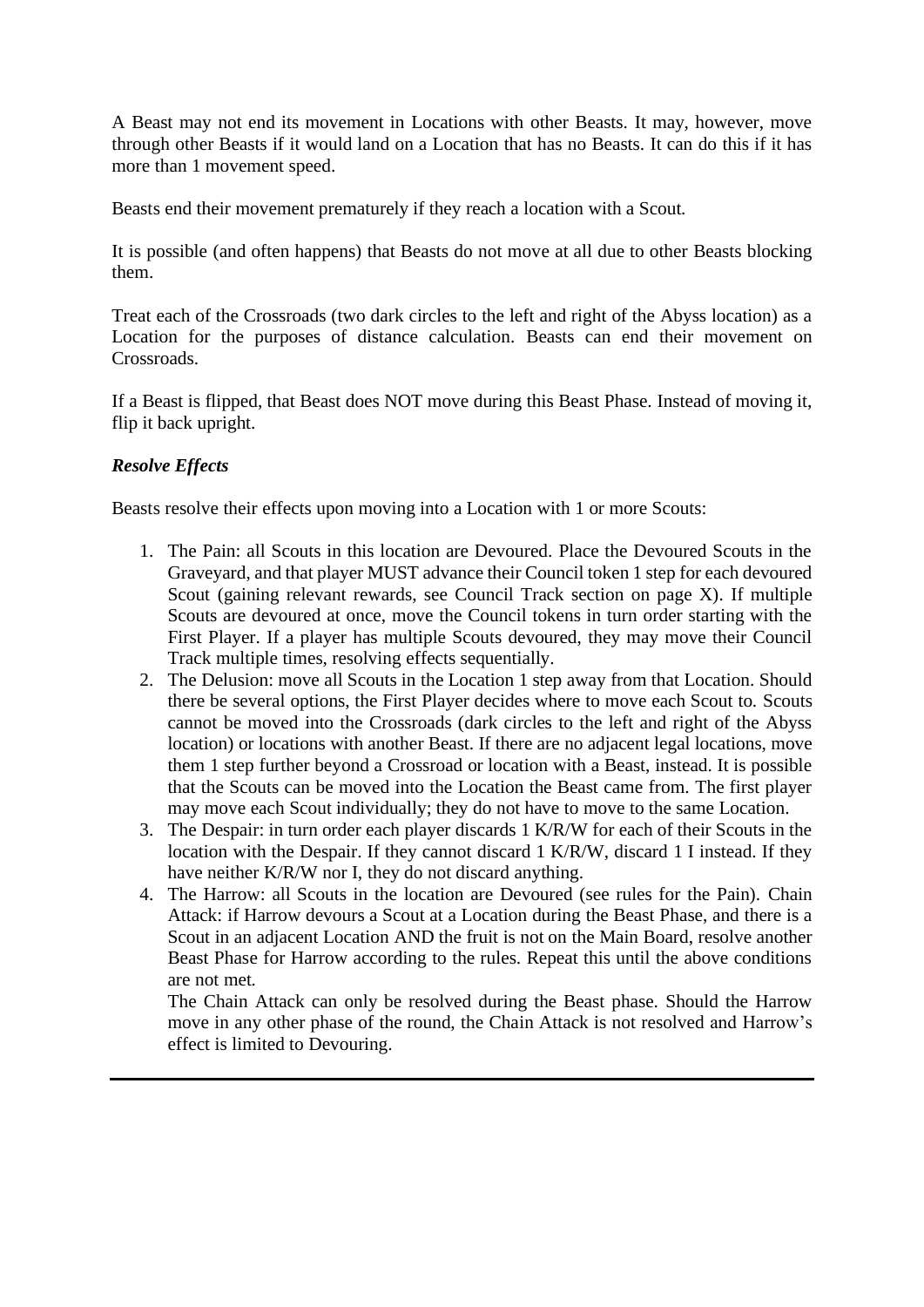#### **Cleanup Phase**

Move the Altar 1 step clockwise. Give the First Player token to the holder of the Future First Player token, if they do not already hold the First Player token. Remove the Fruit Token from the Main Board.

#### **ENDGAME**

The Endgame is triggered if at least one of these two conditions are fulfilled:

- All 6 Tower rooms have been constructed;
- At least 1 player has reached 40 Prestige.

In the end of each subsequent Beast Phase (including the round in which the endgame condition was triggered) remove one Beast from the Main Board, starting from the Harrow, then the Despair, then the Delusion and finally the Pain.

If at the end of the Cleanup Phase, there are no Beasts remaining, the game ends immediately.

Effectively this means that when the Endgame is triggered, players complete the current round and have 3 more rounds.

The Player with the most Prestige Points wins. On ties, the player who has the most resources (I/K/R/W, each counts as 1) wins. If this is tied, break it by proximity to the First Player in clockwise order.

### **ARTIFACTS**

In the course of the game players can gain Artifacts through various effects. Players may use these in two ways:

- 1. Wild resource may be spent instead of any 1 resource (I/K/R/W) at any time. Artifacts may only be spent as resources — for all other purposes of any effects they are not treated as resources.
- 2. Shield when a Beast resolves its effects in a location with a Scout, that Scout's owner may return an Artifact token to the supply to ignore the effect. Note that multiple Artifacts must be spent to Shield multiple Scouts in an area from the same Beast; each artifact only Shields 1 Scout.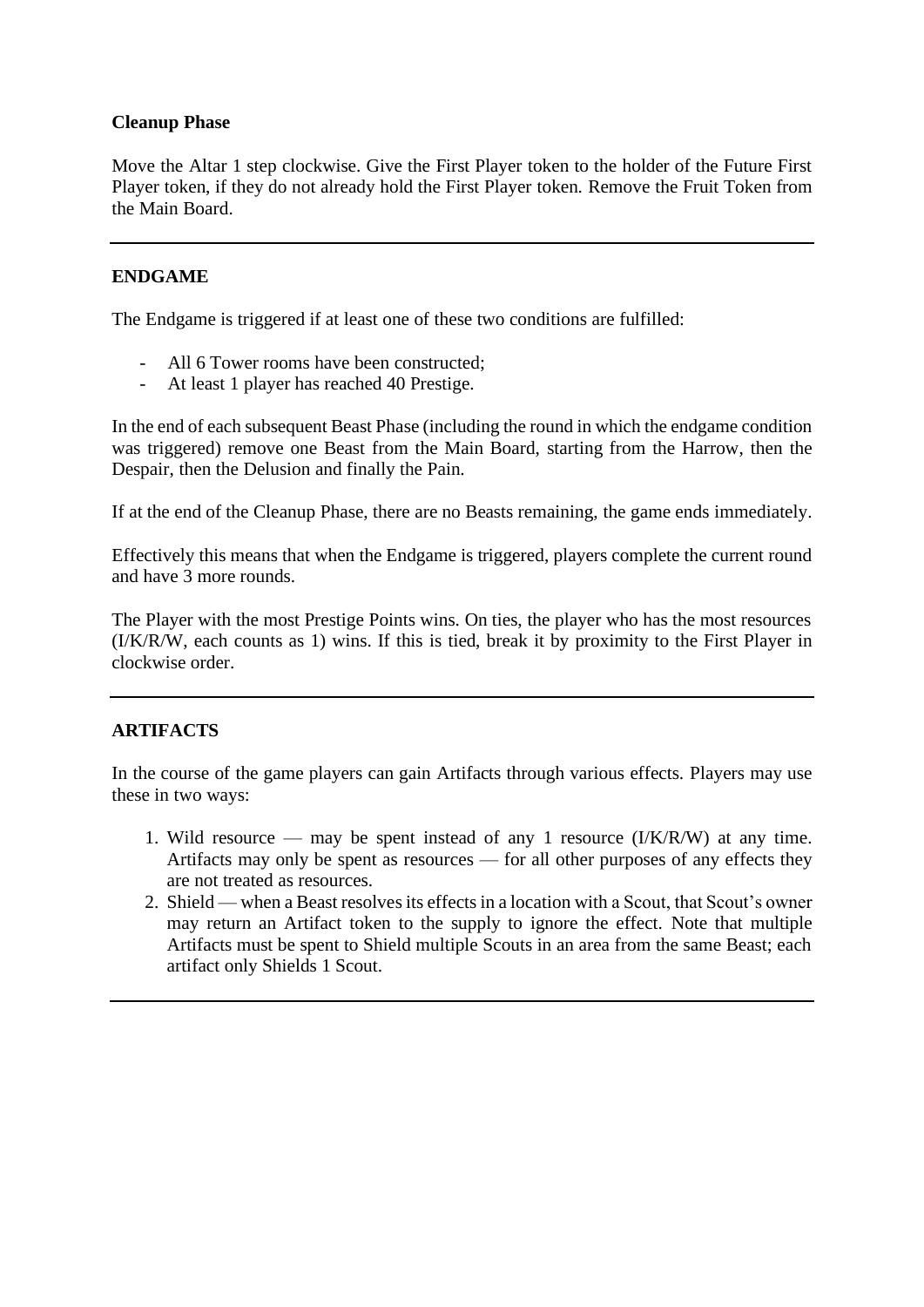### **COUNCIL TRACK**

Each player starts the game with their Council token in the starting (leftmost) spot of the Council track.

Each time a player's Scout is placed in the Graveyard (Sacrificed, Devoured, or through any other effects), that player MUST advance their Council token to the right.

If a Scout is or would be Devoured, Sacrificed, etc., but is prevented through any effect from being placed in the Graveyard, the Token does not advance.

Each time the token is moved to a new spot, the owner of the token may gain the reward listed in that spot. If they decline to, they may gain 1 Ichor instead.

Each time the token reaches a spot in the last level, the owner gains the reward and then MAY immediately place their token back in the starting (leftmost) spot. If they decline to, the token will be placed in the starting slot next time it advances 1 step through any effect.

### **TRIONFI CARDS AND TOWER CONSTRUCTION**

Each Tower Room is represented by a Trionfi card.

In order to construct a Tower Room, A player must successfully gain the reward of the Grove location with a COLLECT action, gain the relevant reward on the Council track or through other special effects as explained by the source of that effect.

In order to construct their first Tower Room, a player must have 2 completed Missions. This increases by 2 for every subsequent Tower Room (total of 4 for the second, 6 for the third, etc).

A Player constructing a Tower Room picks one of the six face-up cards from the Trionfi tableau and places it in their player area, then scores Prestige points.

The effect listed on the Trionfi card placed becomes active starting from the next round and is available only to the player who placed it.

It is possible to gain the Prestige Points from constructing a Tower Room even if no Rooms are available. In this case, do not pick a Trionfi card and obtain only the Prestige Points based on how you constructed the Tower Room. You must still meet the Completed Mission amount prerequisites. Place a marker on the Trionfi section in lieu of taking a Trionfi Card.

If a player is eligible to Construct a Tower Room through the Grove Location effect, they resolve the construction only in their Trionfi Phase.

If a player is eligible to Construct a Tower Room through the Council Track effect, they resolve the construction immediately.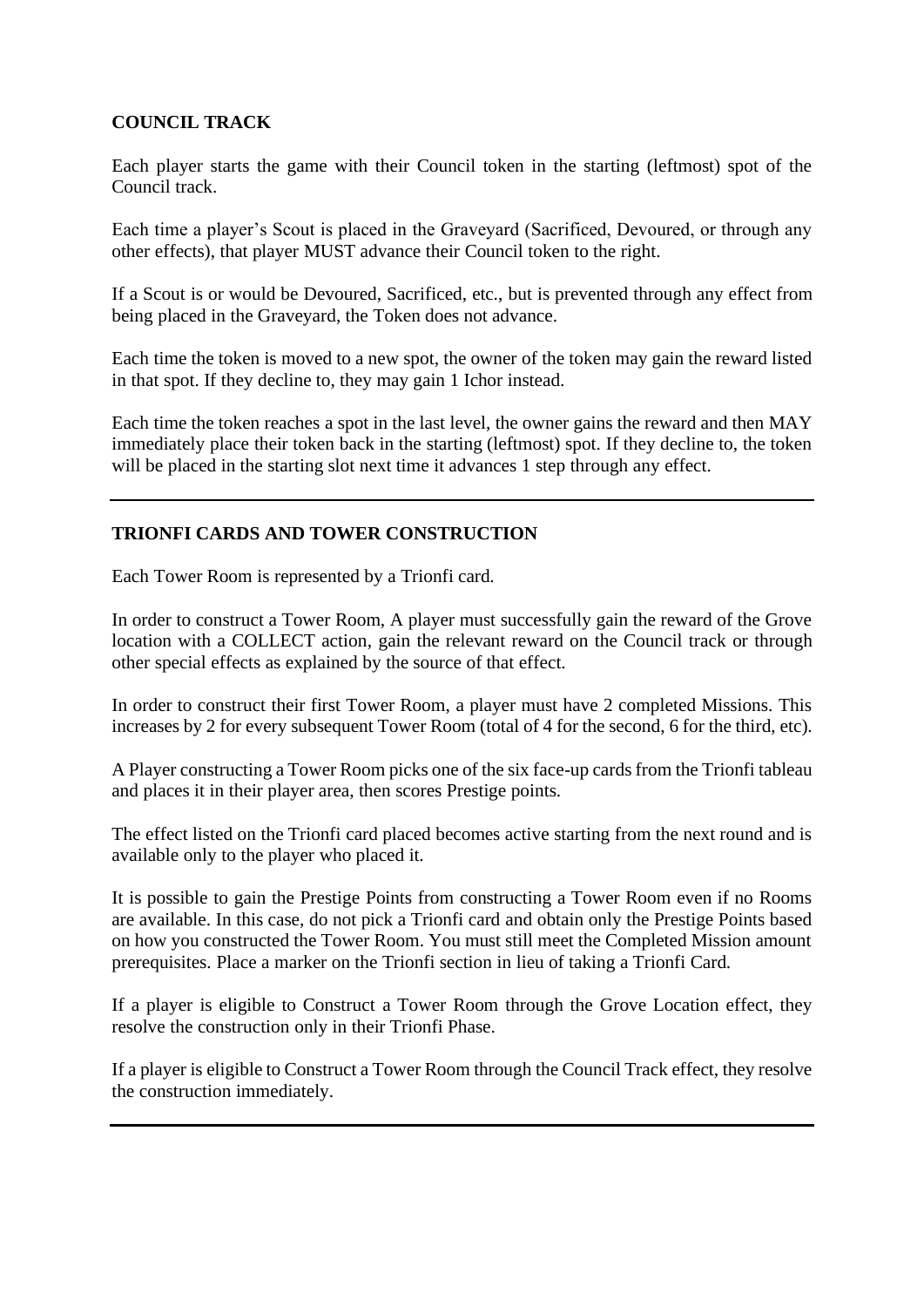### **EXCAVATION SITES**

The first time in the game any player reaches or passes 10, 20, 30, or 40 Prestige within the game, immediately (after fully resolving any current action) remove all 4 Excavation Site locations, draw 4 new ones, and place them into the Excavation spots in alphabetical order, A to D. The Excavation Site locations are available for Scout placement (according to the placement rules).

Should there be any Scouts in the Excavation locations when they are being removed, those Scouts stay on the newly placed locations accordingly. All Beasts, as well as the Fruit token, are also transferred from the removed locations to the newly drawn locations. If a player reaches or passes 10, 20, 30, or 40 Prestige within their action, resolve that action completely, and then resolve the Excavation site change.

Note that the second, third and fourth time 10, 20, 30, or 40 Prestige is reached during the game, the Excavation sites do not change.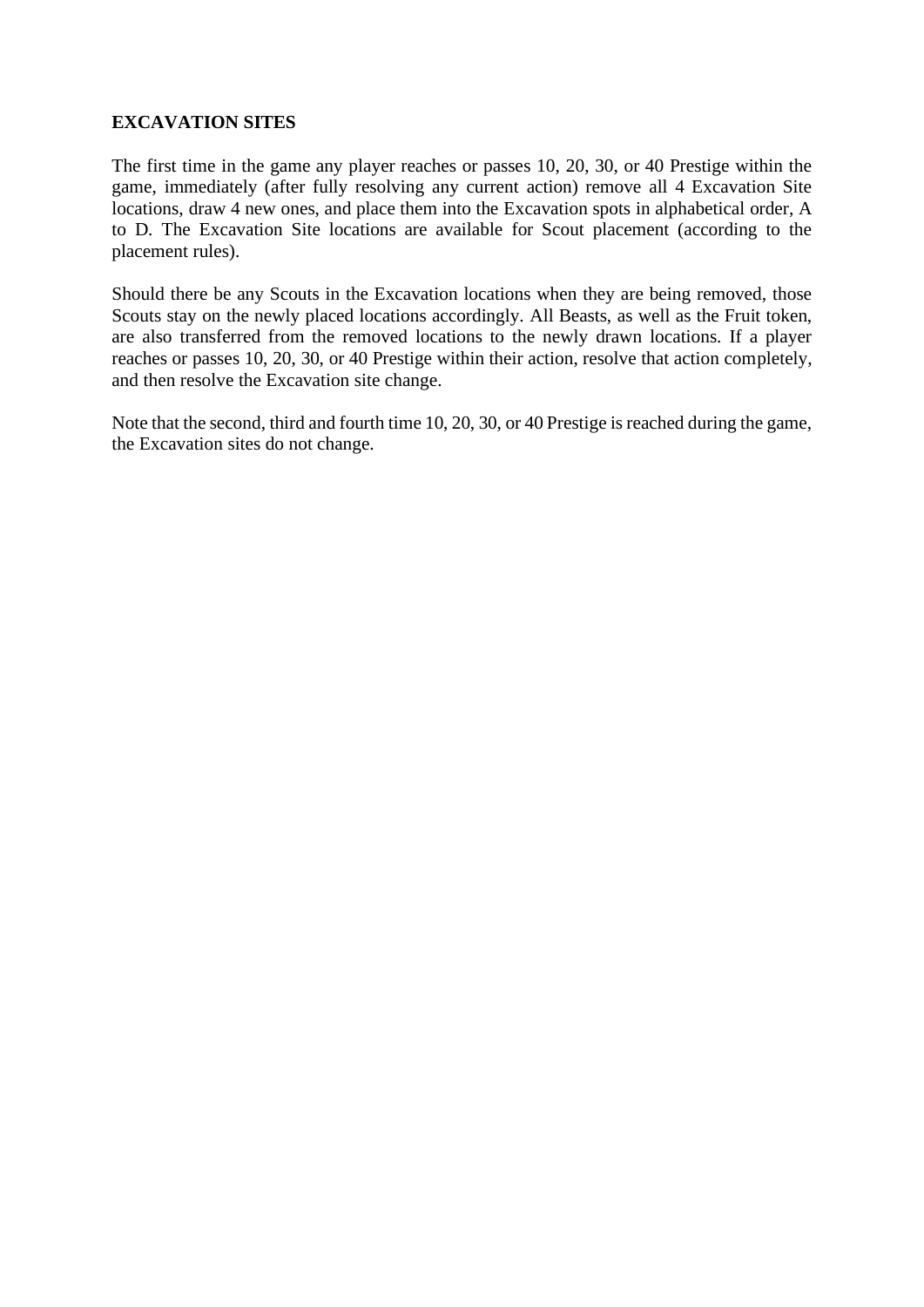## **APPENDIX 1 SOLO PLAY**

*In these dark times, there are reports of unusual activity from our Scouting parties. There are worse things in this world than Beasts; we suspect the Betrayers have returned and intend to impede our efforts in building the Tower.* 

In the solo mode of *Turris*, players must contend with the Betrayers, a faction of humanity who yet retain access to the advanced technologies of the Daeva from eons past. They intend to sabotage our efforts to build the Tower, and we must hurry before they deploy their weapons against us.

### **SETUP:**

Setup the game as usual but with the following adjustments:

- 1. Remove the Grove Trionfi card from the Trionfi deck.
- 2. Place the Damaged tiles near the Main Board.
- 3. Place overlay tiles for locations 10 and 12 in their appropriate positions. *Location 10 new effect: immediate, limited to 1. When placing a Scout here, sacrifice another Scout from your reserves. Betrayers lose 2 Prestige points. Location 12 new effect: immediate, limited to 1. When placing a Scout here, remove one Damaged tile from one of the Tower Rooms. Draw a Tactics card.*
- 4. When setting up the Prestige tokens, place 1 for yourself and 1 for the Betrayers (use the marker from any non-player color) on the "0" spot of the Prestige track.
- 5. When setting up the Council track tokens, only place your token on the Council Track (Betrayers don't get one).
- 6. You are always First Player (Betrayers always acts after you).
- 7. The Betrayer only has 2 Scouts instead of 4. Both of these Scouts are always on the Main Board (they are never returned to Reserves or moved to the Graveyard). In the beginning of the game, place 1 of the Scouts in location 1, and the other one in location 10.
- 8. The Betrayer starts with no Ichor, but always counts as having 1 of each: I/K/R/W for effect resolution purposes. If an effect would have you give or take from an opponent, do so from the supply instead. It never draws Tactics cards.

### **ROUNDS:**

The Round order in Solo mode is similar to the regular Round order with following adjustments:

- 1. Player Turn Phase
- 2. Betrayer Phase
- 3. Beast Phase
- 4. Cleanup Phase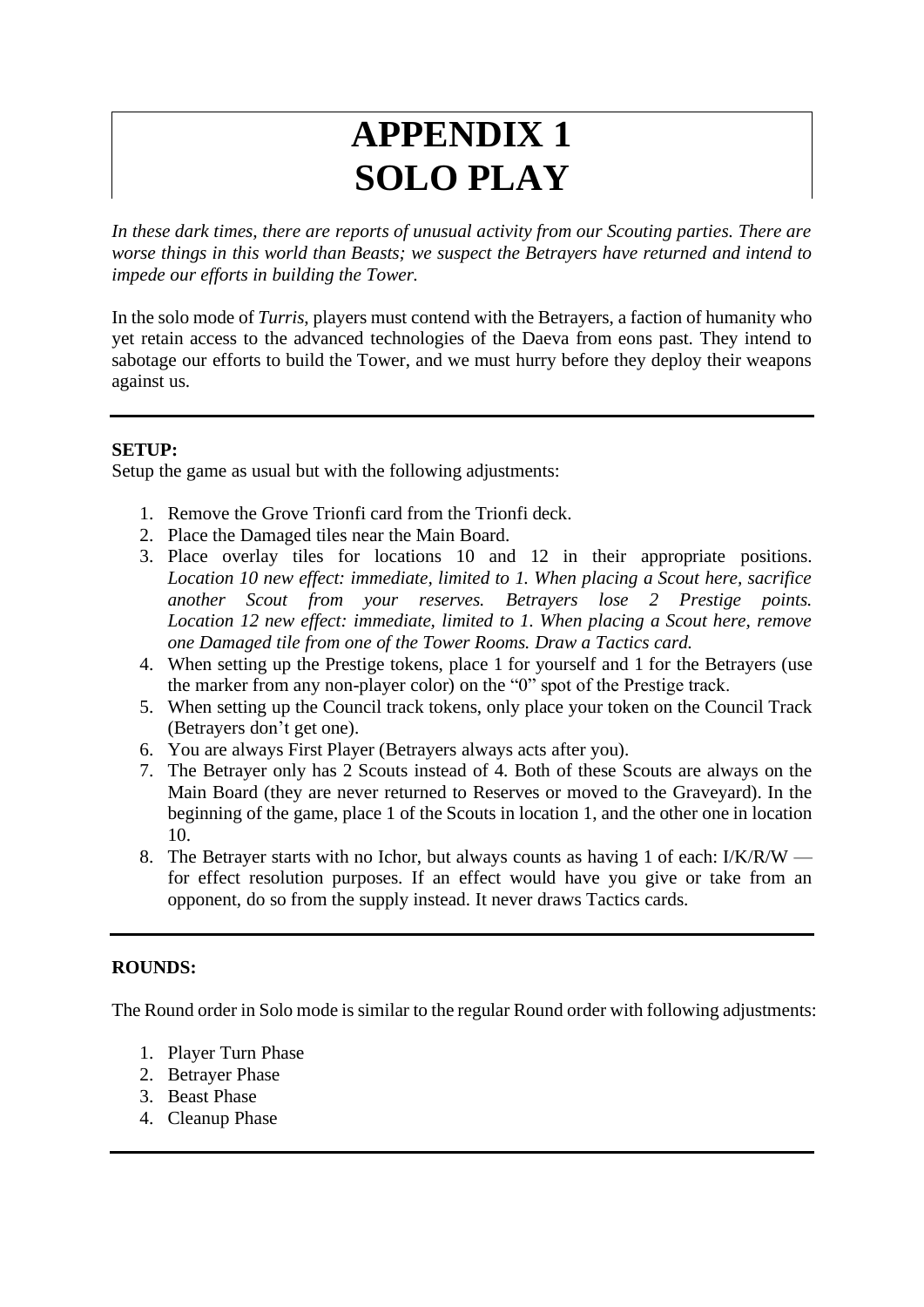#### **Player Turn Phase**

Take your Turn as normal with the following exceptions.

You cannot Place in locations with a Betrayer Scout.

You do not get the reward of a location if the Betrayers' Scout is there and you collect from it.

Whenever you are Constructing Tower Rooms, you can only place a Trionfi card in an empty Tower Room with no Damaged tiles. If there are no such rooms, you cannot resolve the effects of the Grove location and the Council Track spot which allows constructing Rooms.

If a Tower Room with a Trionfi card in it is covered with a Damaged tile, that Trionfi card's text is no longer in effect until it is removed.

Whenever any effect would cause you to gain the Future First Player token, you instead may remove 1 Damaged tile.

#### **Betrayer Phase**

Both of the Betrayers' Scouts are always present on the Main Board. Every Betrayer Phase, both Scouts are moved to an adjacent location with next higher number which has no Beasts or Scouts (of both the player and the Betrayers). Movement is resolved starting from the Scout in the location with the lower number.

Whenever there are no valid moves for a Scout (e.g. when it is in location 12, or when it can't advance because all the higher number locations are occupied by Scouts/Beasts) it is placed in a location with no Beasts or Scouts with the lowest number instead. If this happens, place a Damaged tile in one of the Tower rooms which has no Damaged tile, starting from the top right room and going right to left, top to bottom. Whenever a Damaged tile is placed, the Betrayers gains 1 Prestige point.

The Betrayers' Scouts never resolve the location effects when entering or leaving locations.

If the Betrayers have to gain or lose Tactics or Mission cards, Artifacts, or other tokens, in any phase of the Round through any effect, ignore that part of the effect but resolve the rest of it. If the Betrayer has to gain or lose Resources, that effect is resolved (the Betrayers always counts as having 1 of each: I/K/R/W), but after that effect is completely resolved, the amount of the Betrayers' resources is immediately reset back to 1 of each: I/K/R/W.

In the end of the Betrayers' Phase, it gains 3 Prestige points.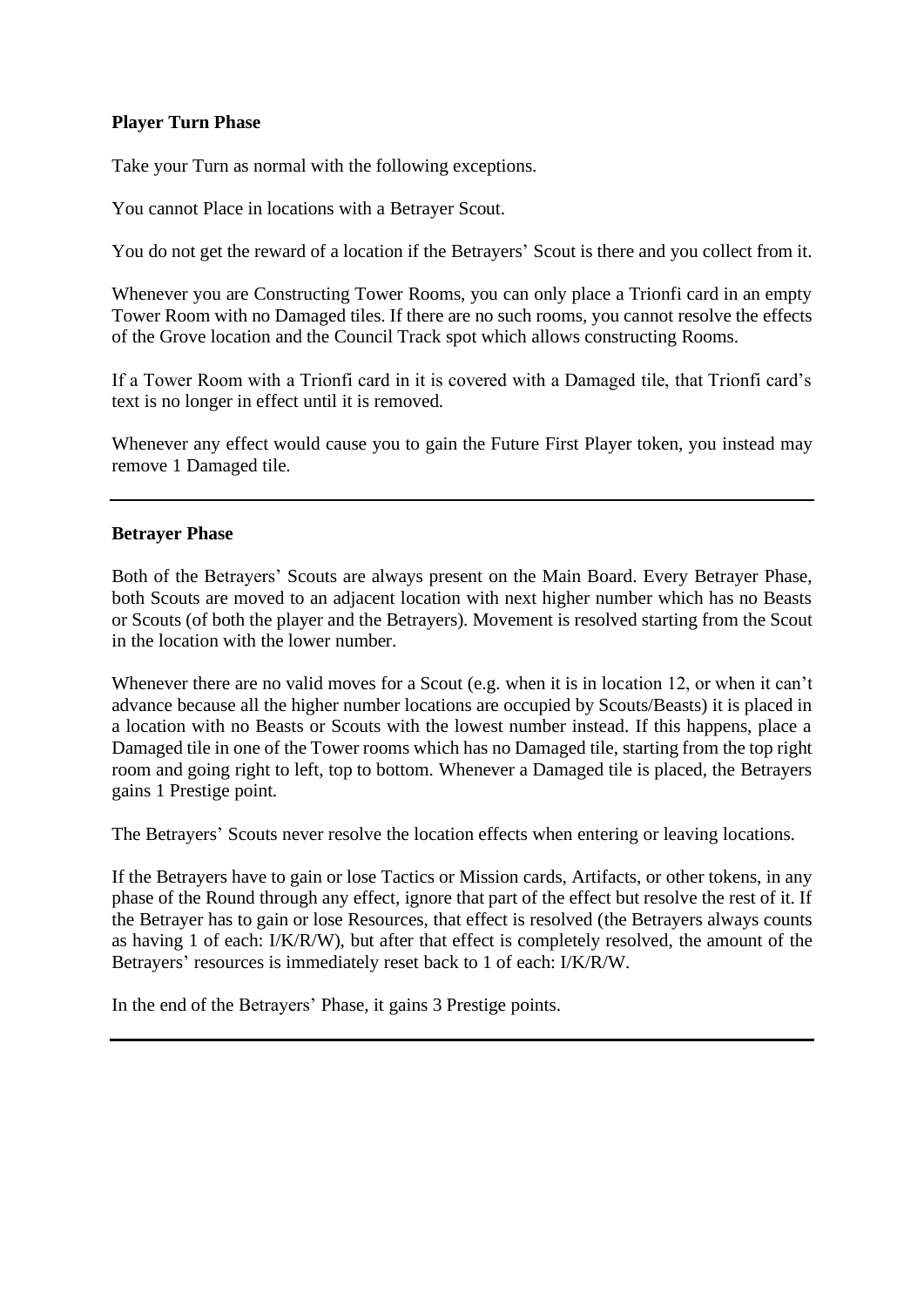#### **Beast Phase**

The Beast Phase is resolved normally with following adjustments:

- 1. When Choosing Target, Beasts completely ignore the Betrayer Scouts.
- 2. When Moving, if a Beast enters a location with a Betrayer Scout, it ends it movement.
- 3. If any Beast resolves its effect on a Betrayer Scout (in this Phase and in any other Phase), that Scout is moved into an adjacent location (as per the Delusion's effect rules). You choose if there is a tie.

#### **Cleanup Phase**

Resolve the Cleanup Phase as per normal. The First Player token never moves from you.

#### **ENDGAME**

The game ends when at least one of these two conditions is fulfilled:

- the player has Constructed 4 Tower rooms and there are no Damaged tiles in any constructed Tower room at the end of the Player Turn Phase;
- either the player or the Betrayers have reached 30 Prestige.

Once either of these conditions is met, the game ends immediately. If the Betrayers reached 30 Prestige first, the player loses the game (they have prepared and unleashed ancient weapons against us and have destroyed our last hope for survival). If the player has reached 30 Prestige first or has constructed 4 Tower rooms (with no Damaged tiles) before the Betrayers reach 30 Prestige, they win the game.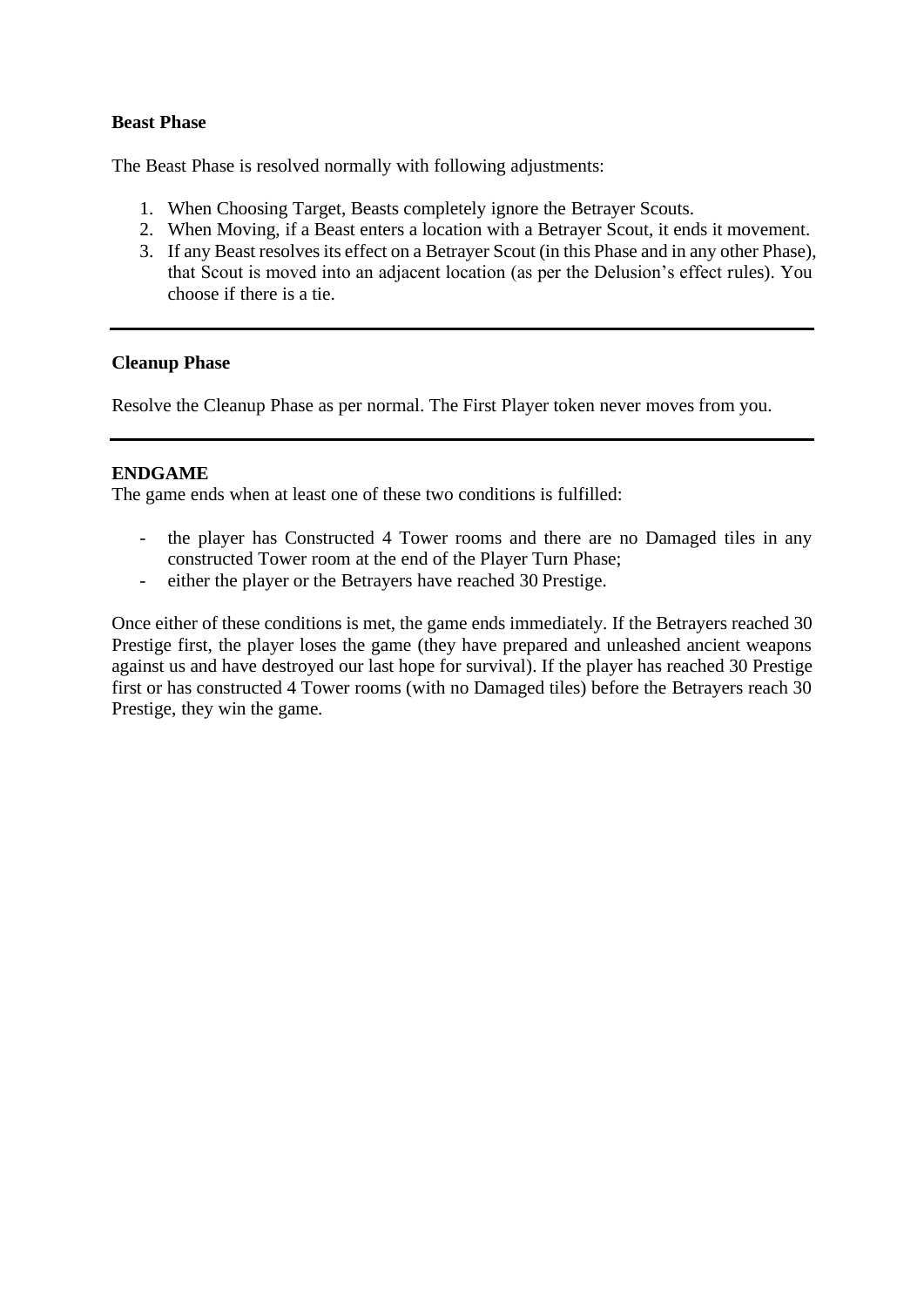# **APPENDIX 2 FREQUENTLY ASKED QUESTIONS**

If you cannot perform in full all the effects necessary for a Tactics card, you may not play the Tactics card.

If you cannot receive (or perform) in full the reward for an IMMEDIATE location, you may not perform a Place Action there.

If you cannot receive in full the reward for Collecting from a Location, you may still Collect that Scout (paying the normal Ichor cost) and receive no reward.

If a card text states: "Take a Place action" or "Take a Collect action", these actions are not counted towards the action limit per turn, but they do count against the restriction of taking Place and Collect actions during one turn. If a card text states: "<…> as if you took a Place action" or "<…> as if you took a Collect action", then this effect ignores the restriction of taking Place and Collect actions during one turn.

If any effects allow a player to move Beasts during Action Phase, that player chooses the direction of the movement even if they are not First Player, unless specified.